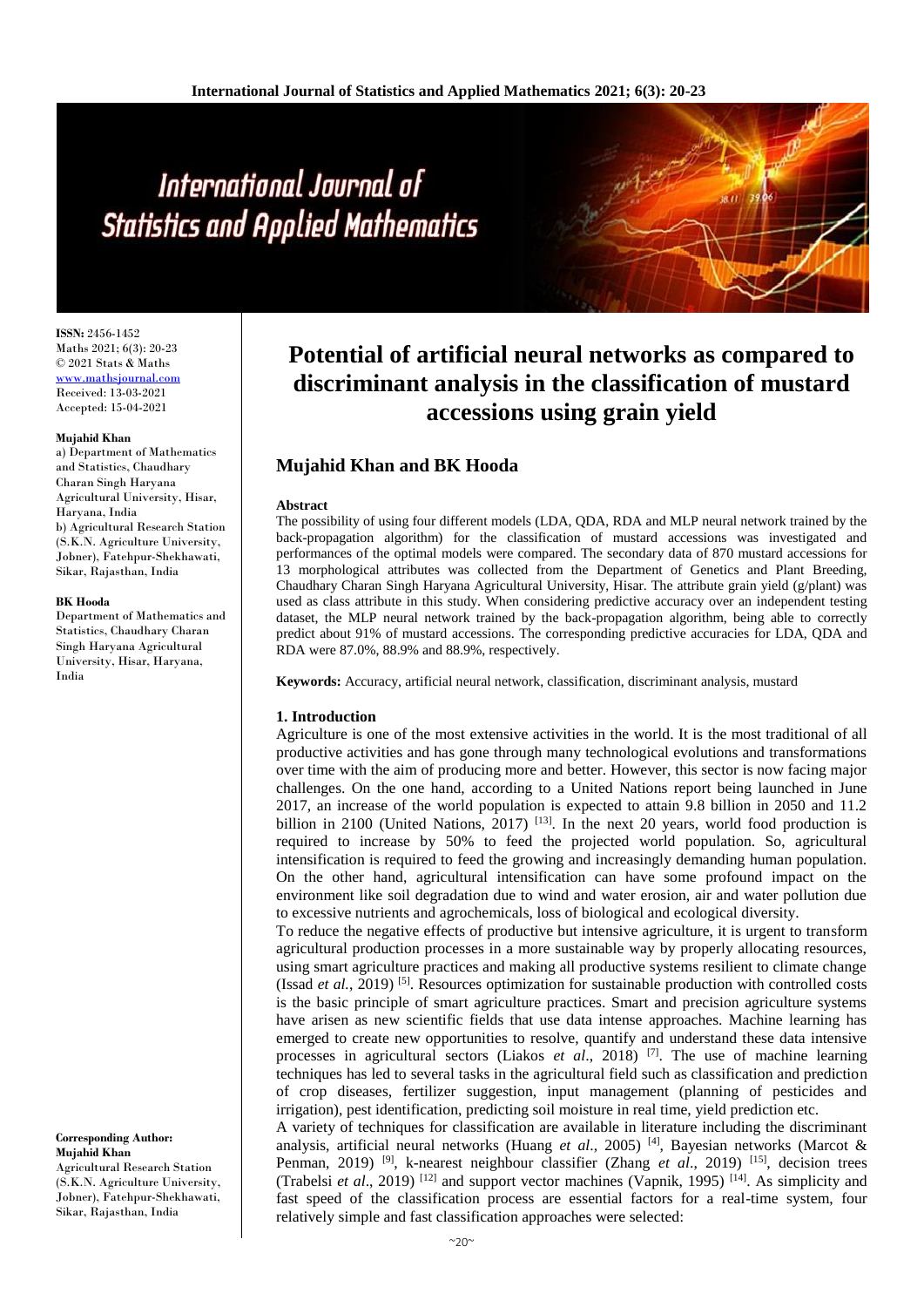International Journal of Statistics and Applied Mathematics [http://www.mathsjournal.com](http://www.mathsjournal.com/)

The linear discriminant analysis (LDA), quadratic discriminant analysis (QDA), regularized discriminant analysis (RDA) and artificial neural network (ANN). These models were implemented for the classification of mustard accessions based on grain yield attribute, and their accuracies were compared.

## **2. Materials and Methods**

#### **2.1 Dataset**

The mustard data consists of 1167 mustard (*Brassica spp*.) accessions including 5 checks repeated in 11 blocks. The data were not available for 247 entries, so they were eliminated from further analyses. The 5 checks were averaged individually which makes it a complete dataset of 870 accessions. The secondary data were taken from the experiment "Mustard germplasm for detailed evaluation under CRP" conducted by the Department of Genetics and Plant Breeding, Chaudhary Charan Singh Haryana Agricultural University, Hisar during *Rabi* season of 2015-16. The data were obtained for the following 13 morphological attributes viz., Days to 50% flowering (DF), Days to 80% maturity (DM), Leaf width in centimetre (LW), Leaf length in centimetre (LL), Plant height in centimetre (PH), Number of primary branches (NPB), Number of silique on main stem (NSMS), Number of silique on basal primary branches (NSBPB), Number of silique/plant (NSP), Number of seeds/siliqua (NSS), Silique length in centimetre (SL), Test weight in gram (TW) and Grain yield/plant in gram (GY).

## **2.2 Pre-processing of data**

The attribute grain yield (g/plant) was used as class attribute in this study. To change the continuous attribute into class attribute, the Jenks natural breaks optimization method (Jenks,  $1967$ ) <sup>[6]</sup> was used. It is a data clustering method designed to determine the best arrangement of values into different classes. This is done by seeking to minimize average deviation of each class from the class mean, while maximizing deviation of each class from means of the other classes. In other words, the method seeks to reduce the variance within classes and maximize the variance between classes. After grouping the class attributes in their respective number of classes, the descriptive statistics were calculated class-wise as well as overall for all the morphological attributes of mustard accessions.

#### **2.3 Discriminant analysis**

The fundamental problem inherent to the discriminant analysis lies in assigning an unknown subject to one of two or more classes on the basis of a multivariate observation. The discriminant analysis procedure permitted the development of a predictive model of class membership based on characteristics observed in each case. The procedure originated a discriminant function corresponded to the number of classes minus one, based on linear combinations of the independent variables. A simple and popular discrimination method is LDA which is typically carried out using Fisher's  $(1936)$ <sup>[2]</sup> method. This method relies on the sample averages and covariance matrices computed from the different classes. In LDA, we assume that the different classes are distributed as multivariate normal and have equal covariance matrices. In QDA, we relax the assumption of equality of the covariance matrices, which means the covariances are not necessarily equal. Because of the quadratic decision boundary which discriminates the different classes, this method is named QDA. When covariance

matrices are equal, the decision boundary will be linear and QDA reduces to LDA. The RDA builds a classification rule by regularizing the group covariance matrices (Friedman, 1989) [3] allowing a more robust model against multicollinearity in the data. This might be very useful for a large multivariate data set containing highly correlated predictors. RDA is a kind of a trade-off between LDA and QDA. RDA shrinks the separate covariances of QDA toward a common covariance as in LDA.

# **2.4 Artificial neural network**

Classifying mustard accessions was done using ANN based on morphological attributes using R version 4.0.2. A multilayer perceptron (MLP) network which is commonly used to classify observations was designed. MLPs often have one or more hidden layers of non-linear or linear neurons followed by an output layer. Several layers of neurons with non-linear activation functions allow the network to learn non-linear and linear relationships between input and output vectors. Based on concepts developed by various researchers to find the optimum number of neurons in hidden layer, networks with one hidden layer with different number of neurons for hidden layers were developed. Number of neurons in input layer was equal to number of input attributes (i.e. 12) and number of neurons in output layer was two. In the developed MLP model, the sigmoid activation function was used for hidden as well as output layers. One of the most popular methods for MLP training is the Back-propagation (BP) algorithm, used in this study. 80% of data were used as training dataset for model training and 20% of data were used as test dataset for the performance assessment of the classification model. Before training the classification model, attributes were normalized to zero mean and unit variances. The widely applied performance measures like confusion matrix, accuracy, Kappa value, sensitivity, specificity, predictive values, balanced accuracy and F-measure were used in this study.

#### **3. Results and Discussions**

The Jenks method categorized the attribute grain yield into three classes: low yield class  $(3.3 - 16.0 \text{ g/plant})$  having 360 mustard accessions, medium yield class  $(16.1 - 26.0 \text{ g/plant})$ having 330 mustard accessions and high yield class  $(26.1 -$ 38.7 g/plant) with 180 accessions. Only low and high classes were kept for further analyses by deleting the medium classes due to disturbances created by medium class in classification process. Therefore, only 540 accessions were utilized in case of grain yield based classification (by removing the effect of 330 medium yield accessions). The descriptive statistics of the morphological attributes with respect to individual classes as well as overall are presented in Table 1 for grain yield attribute.

The standardized discriminant coefficients obtained from the linear discriminant analysis on the basis of grain yield are presented in Table 2. The attributes days to 50% flowering (- 0.185), plant height (-0.147) and number of silique on main stem (-0.047) showed negative standardized loadings, while, rest of the attributes (days to 80% maturity, leaf length, leaf width, number of primary branches, number of silique per plant, number of silique on basal primary branches, silique length, number of seeds per siliqua and test weight) showed positive standardized loadings for grain yield based classification.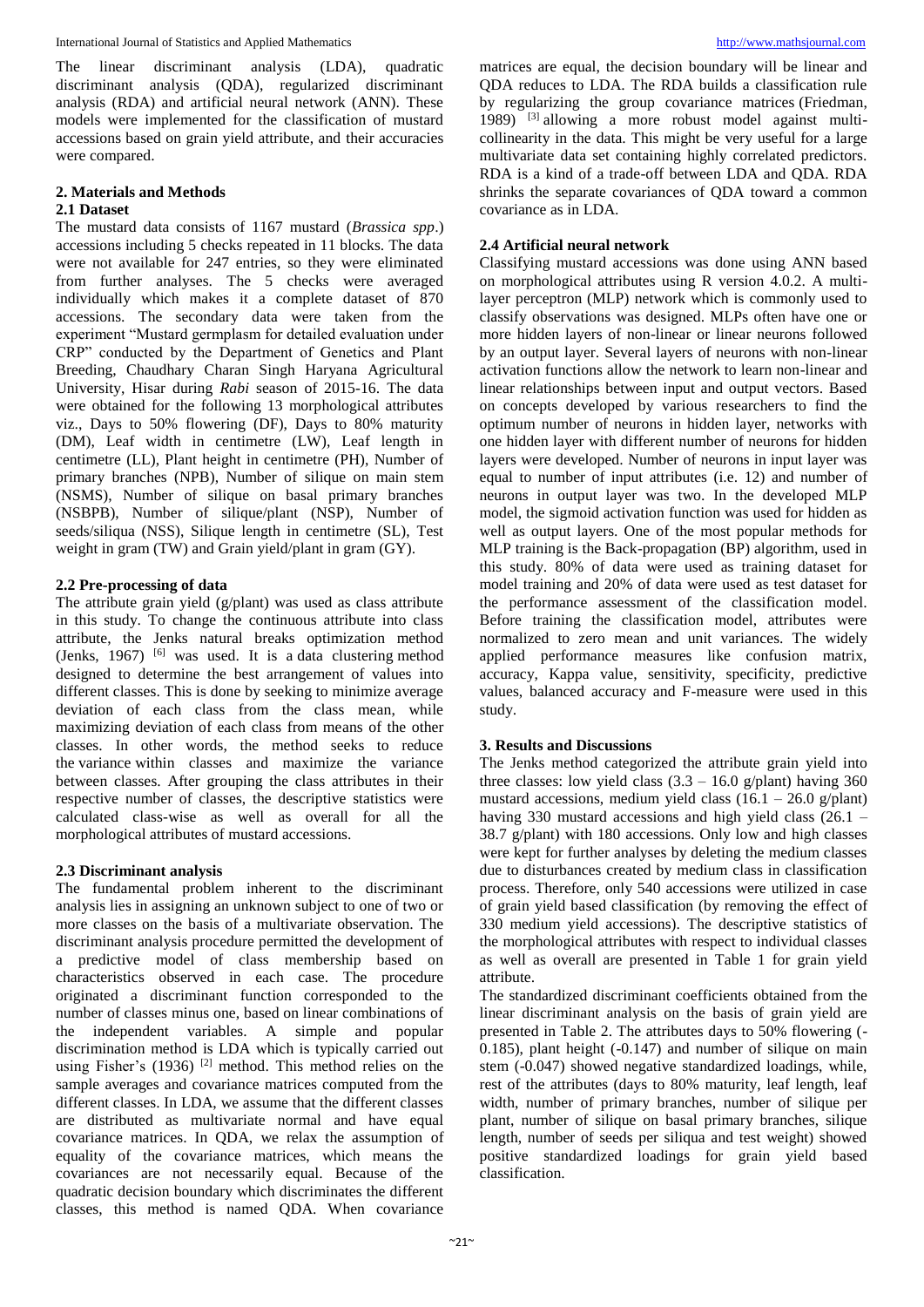**Table 1:** Mean, standard deviation and coefficient of variation for various mustard attributes on the basis of grain yield

| <b>Attributes</b> | <b>Low Yield</b><br>(360 Accessions) |       |                        | <b>Medium Yield</b><br>(330 Accessions) |           |      | <b>High Yield</b><br>(180 Accessions) |           |                        | <b>Overall</b><br>(870 Accessions) |           |                        |
|-------------------|--------------------------------------|-------|------------------------|-----------------------------------------|-----------|------|---------------------------------------|-----------|------------------------|------------------------------------|-----------|------------------------|
|                   | <b>Mean</b>                          | SD    | $\mathbf{C}\mathbf{V}$ | <b>Mean</b>                             | <b>SD</b> | CV   | Mean                                  | <b>SD</b> | $\mathbf{C}\mathbf{V}$ | Mean                               | <b>SD</b> | $\mathbf{C}\mathbf{V}$ |
| DF                | 44.6                                 | 7.7   | 17.3                   | 45.6                                    | 6.5       | 14.3 | 48.4                                  | 7.5       | 15.5                   | 45.8                               | 7.3       | 15.9                   |
| DM                | 139.2                                | 5.5   | 4.0                    | 139.6                                   | 4.9       | 3.5  | 142.5                                 | 5.5       | 3.9                    | 140.0                              | 5.4       | 3.9                    |
| <b>PH</b>         | 175.0                                | 25.9  | 14.8                   | 183.2                                   | 21.1      | 11.5 | 188.5                                 | 17.3      | 9.2                    | 180.9                              | 23.2      | 12.8                   |
| LL                | 5.8                                  | 1.4   | 24.1                   | 6.3                                     | 1.1       | 17.5 | 6.7                                   | 0.7       | 10.4                   | 6.2                                | 1.2       | 19.4                   |
| LW                | 6.6                                  | 0.9   | 13.6                   | 6.6                                     | 0.9       | 13.6 | 6.7                                   | 0.8       | 11.9                   | 6.6                                | 0.9       | 13.6                   |
| <b>NPB</b>        | 6.8                                  | 1.6   | 23.5                   | 7.3                                     | 1.6       | 21.9 | 7.8                                   | 1.6       | 20.5                   | 7.2                                | 1.6       | 22.2                   |
| <b>NSP</b>        | 322.1                                | 157.9 | 49.0                   | 449.0                                   | 181.0     | 40.3 | 611.3                                 | 241.0     | 39.4                   | 430.0                              | 215.5     | 50.1                   |
| <b>NSBPB</b>      | 29.7                                 | 6.8   | 22.9                   | 33.3                                    | 6.2       | 18.6 | 35.1                                  | 6.7       | 19.1                   | 32.2                               | 6.9       | 21.4                   |
| <b>NSMS</b>       | 44.1                                 | 8.8   | 20.0                   | 47.6                                    | 8.7       | 18.3 | 49.4                                  | 7.7       | 15.6                   | 46.5                               | 8.8       | 18.9                   |
| SL                | 3.4                                  | 0.4   | 11.8                   | 3.4                                     | 0.4       | 11.8 | 3.5                                   | 0.4       | 11.4                   | 3.4                                | 0.4       | 11.8                   |
| <b>NSS</b>        | 12.3                                 | 1.6   | 13.0                   | 12.9                                    | 1.5       | 11.6 | 13.1                                  | 1.5       | 11.5                   | 12.7                               | 1.6       | 12.6                   |
| TW                | 3.4                                  | 1.1   | 32.4                   | 3.7                                     | 1.0       | 27.0 | 3.8                                   | 1.0       | 26.3                   | 3.6                                | 1.1       | 30.6                   |

**Table 2:** Standardized coefficients obtained from linear discriminant analysis in mustard accessions

| <b>Attributes</b>                           | <b>Standardized</b><br>coefficients |  |  |
|---------------------------------------------|-------------------------------------|--|--|
| Days to 50% flowering                       | $-0.185$                            |  |  |
| Days to 80% maturity                        | 0.362                               |  |  |
| Plant height (cm)                           | $-0.147$                            |  |  |
| Leaf length (cm)                            | 0.352                               |  |  |
| Leaf width (cm)                             | 0.074                               |  |  |
| Number of primary branches                  | 0.151                               |  |  |
| Number of silique per plant                 | 1.042                               |  |  |
| Number of silique on basal primary branches | 0.220                               |  |  |
| Number of silique on main stem              | $-0.047$                            |  |  |
| Silique length (cm)                         | 0.045                               |  |  |
| Number of seeds per siliqua                 | 0.244                               |  |  |
| Test weight $(g)$                           | 0.696                               |  |  |

The comparative classification performances of LDA, QDA and RDA in the training as well as testing datasets for the mustard accessions are given in Table 3. Results given in table indicated that the performance of RDA was superior to LDA and QDA. The training accuracies (and Kappa values) of 85.7% (66.5%), 84.9% (65.2%) and 86.9% (69.5%) were obtained for LDA, QDA and RDA, respectively for classification on the basis of grain yield. The 88.9% (74.3%) prediction accuracies (Kappa values) were attained for QDA

and RDA both, but prediction accuracy (Kappa value) of 87.0% (69.1%) was achieved for LDA in this dataset. Feldesman (2002)<sup>[1]</sup> also obtained the 86.9% classification accuracy for LDA using typical morphometric data. For the Parma ham dataset, Silva *et al.* (2016)<sup>[11]</sup> obtained similar classification accuracy of about 86% by using LDA.

**Table 3:** Comparative performance of LDA, QDA and RDA for classification of mustard accessions

| <b>Discriminant</b> | <b>Training</b> |       | <b>Testing</b>  |       |  |  |
|---------------------|-----------------|-------|-----------------|-------|--|--|
| <b>Analysis</b>     | Accuracy        | Kappa | <b>Accuracy</b> | Kappa |  |  |
| Linear              | 0.857           | 0.665 | 0.870           | 0.691 |  |  |
| <b>Quadratic</b>    | 0.849           | 0.652 | 0.889           | 0.743 |  |  |
| Regularized         | 0.869           | 0.695 | 0.889           | 0.743 |  |  |

Table 4 shows the obtained confusion matrix and performance measures results of LDA, QDA and RDA for classification based on grain yield. In LDA, 69 of low yield accessions were correctly predicted as low, 3 of low yield accessions were misclassified as high yield, 11 of high yield accessions were wrongly predicted as low yield and 25 high yield accessions were accurately classified. While for QDA and RDA, the low yield class obtained the highest accuracy of 94.4% and high yield class accurately classified the 77.8% accessions.

**Table 4:** Confusion matrix and performance measures for LDA, QDA and RDA based classification of mustard accessions

| <b>Performance statistics</b> |   | <b>Actual</b> |    |            |    |            |           |  |  |
|-------------------------------|---|---------------|----|------------|----|------------|-----------|--|--|
|                               |   | <b>LDA</b>    |    | <b>ODA</b> |    | <b>RDA</b> |           |  |  |
|                               |   |               | H  |            | H  | LL.        | <b>HH</b> |  |  |
| Prediction                    |   | 69            |    | 68         | x  | 68         | 8         |  |  |
|                               | Н |               | 25 |            | 28 |            | 28        |  |  |
| Sensitivity                   |   | 0.958         |    | 0.944      |    | 0.944      |           |  |  |
| Specificity                   |   | 0.694         |    | 0.778      |    | 0.778      |           |  |  |
| Positive Predictive Value     |   | 0.863         |    | 0.895      |    | 0.895      |           |  |  |
| Negative Predictive Value     |   | 0.893         |    | 0.875      |    | 0.875      |           |  |  |
| <b>Balanced Accuracy</b>      |   | 0.826         |    | 0.861      |    | 0.861      |           |  |  |
| F-measure                     |   | 0.908         |    | 0.919      |    | 0.919      |           |  |  |

The results of MLP neural networks with back-propagation algorithm to classify mustard accessions on the basis of grain yield are given in Table 5. The results showed that the accuracy of the classification on the basis of grain yield was best when 33 neurons (87.4% accuracy) were used in hidden layer for training dataset while 105 neurons (90.7% accuracy) were used in hidden layer for testing dataset. The training and testing accuracies were in the range of 75.3-87.4% and 66.7- 90.7%, respectively. The testing accuracy of BP trained MLP neural networks marked a nearly 2% improvement in

comparison with classification results yielded by regularized discriminant analysis. Paliwal *et al*. (2001) [10] also obtained 88% accuracies for barley and rye with various neural network models for cereal grain classification. Lu *et al*.  $(2016)$ <sup>[8]</sup> also demonstrated that the optimized single hidden layer feed-forward neural network achieved 89.5% accuracy. Zhang *et al*. (2016) [16] also proposed a fruit classification system by optimized feed-forward neural networks and the results showed that the method yielded an accuracy of 89.11%.